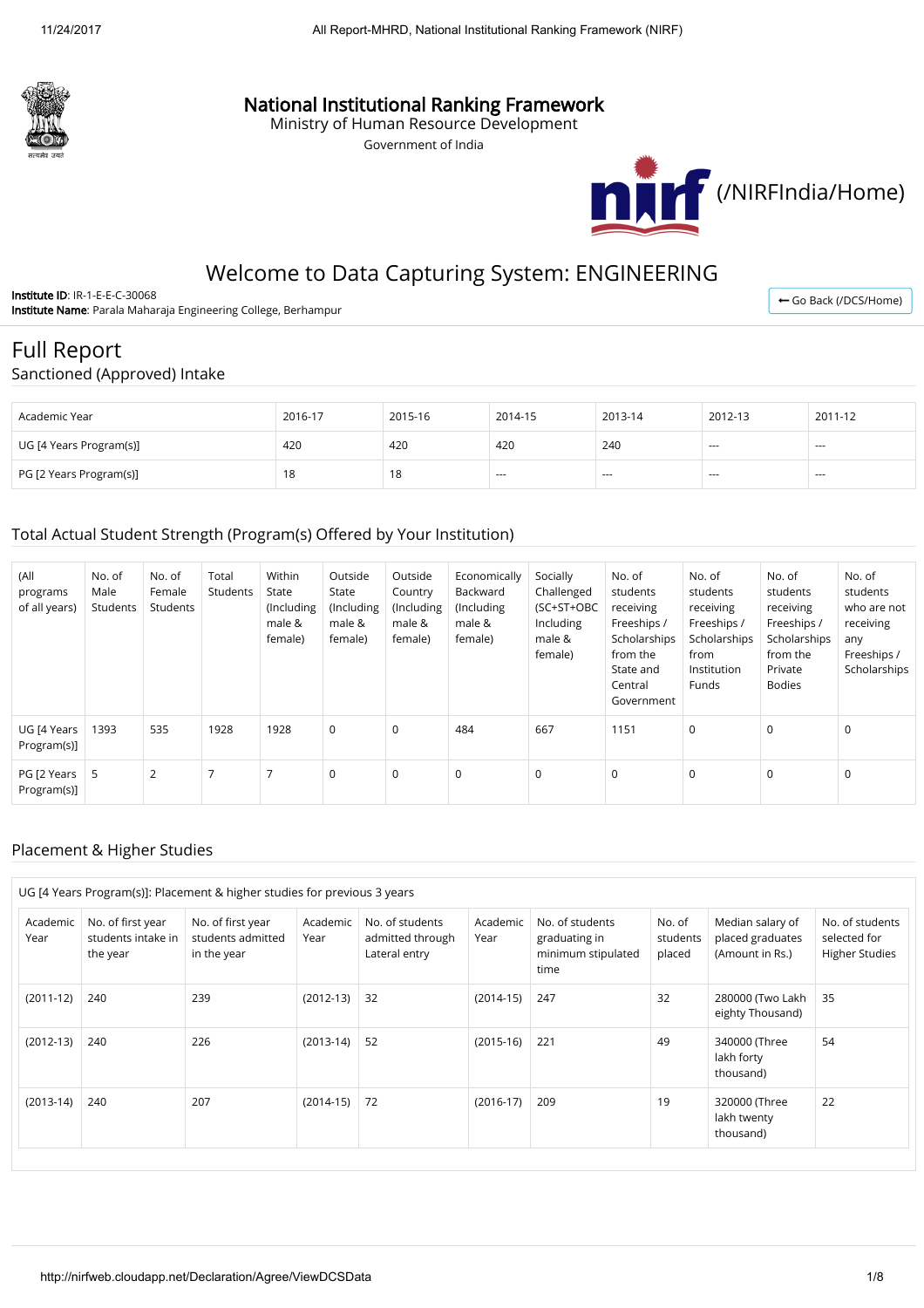|                                                                                                                                                                                                                                                  | PG [2 Years Program(s)]: Placement & higher studies for previous 3 years |                                                   |  |  |  |  |  |  |  |  |  |
|--------------------------------------------------------------------------------------------------------------------------------------------------------------------------------------------------------------------------------------------------|--------------------------------------------------------------------------|---------------------------------------------------|--|--|--|--|--|--|--|--|--|
| No. of first year<br>No. of first year<br>No. of<br>No. of students graduating<br>Academic<br>Academic<br>students intake in the<br>in minimum stipulated time<br>students admitted in<br>Year<br>Year<br>students<br>placed<br>the year<br>year | Median salary of placed<br>graduates (Amount in Rs.)                     | No. of students<br>selected for Higher<br>Studies |  |  |  |  |  |  |  |  |  |
| $(2013-14)$ 0<br>$(2014-15)$<br>$\Omega$<br>0<br>- 0                                                                                                                                                                                             | 0 (Zero)                                                                 | 0                                                 |  |  |  |  |  |  |  |  |  |
| $(2014-15)$<br>$(2015-16)$<br>18<br>5<br>5<br>4                                                                                                                                                                                                  | 280000 (Two Lakh eighty<br>Thousand)                                     | 0                                                 |  |  |  |  |  |  |  |  |  |
| $(2015-16)$<br>18<br>$(2016-17)$<br>5<br>5<br>כ                                                                                                                                                                                                  | 270000 (Two Lakh<br>seventy Thousand)                                    | 0                                                 |  |  |  |  |  |  |  |  |  |

#### Ph.D Student Details

| Ph.D (Student pursuing doctoral program till 2016-17; Students admitted in the academic year 2017-18 should no be entered here). |                       |   |         |          |  |  |  |  |  |
|----------------------------------------------------------------------------------------------------------------------------------|-----------------------|---|---------|----------|--|--|--|--|--|
|                                                                                                                                  | <b>Total Students</b> |   |         |          |  |  |  |  |  |
| Full Time                                                                                                                        |                       | 0 |         |          |  |  |  |  |  |
| Part Time                                                                                                                        | 0                     |   |         |          |  |  |  |  |  |
|                                                                                                                                  |                       |   |         |          |  |  |  |  |  |
| No. of Ph.D students graduated (including Integrated Ph.D)                                                                       |                       |   |         |          |  |  |  |  |  |
|                                                                                                                                  | 2016-17               |   | 2015-16 | 2014-15  |  |  |  |  |  |
| Full Time                                                                                                                        | $\Omega$              |   | O       | $\Omega$ |  |  |  |  |  |
| Part Time                                                                                                                        | 0                     |   |         | 0        |  |  |  |  |  |
|                                                                                                                                  |                       |   |         |          |  |  |  |  |  |

## Financial Resources: Utilised Amount for the Capital & Operational expenditure for previous 3 years

| 2016-17                                                                                              | 2015-16                                                                                     | 2014-15                                                                                     |  |  |  |  |  |  |  |  |  |
|------------------------------------------------------------------------------------------------------|---------------------------------------------------------------------------------------------|---------------------------------------------------------------------------------------------|--|--|--|--|--|--|--|--|--|
| <b>Utilised Amount</b>                                                                               | <b>Utilised Amount</b>                                                                      | <b>Utilised Amount</b>                                                                      |  |  |  |  |  |  |  |  |  |
| Annual Capital Expenditure on Academic Activities and Resources (excluding expenditure on buildings) |                                                                                             |                                                                                             |  |  |  |  |  |  |  |  |  |
| 2953600 (twenty nine lakh fifty<br>three thousand six hundred)                                       | 2840000 (Twenty eight lakh forty<br>thousand)                                               | 2438500 (Twenty four lakh thirty<br>eight thousand five hundred)                            |  |  |  |  |  |  |  |  |  |
| 16100000 (one hundred sixty<br>one lakh)                                                             | 15476767 (one hundred fifty<br>four lakh seventy six thousand<br>seven hundred sixty seven) | 15113757 (One hundred fifty<br>one lakh thirteen thousand<br>seven hundred fifty seven)     |  |  |  |  |  |  |  |  |  |
| 800000 (Eight lakh)                                                                                  | 725920 (Seven lakh twenty five<br>thousand nine hundred twenty)                             | 698011 (Six lakh ninety eight<br>thousand eleven)                                           |  |  |  |  |  |  |  |  |  |
| 0 (Zero)                                                                                             | 0 (Zero)                                                                                    | 0 (Zero)                                                                                    |  |  |  |  |  |  |  |  |  |
| 14193795 (One hundred forty<br>one lakh ninety three thousand<br>ninety five)                        | 13517949 (One hundred thirty<br>five lakh seventeen thousand<br>nine hundred forty nine)    | 12998029 (One hundred twenty<br>nine lakh ninety eight thousand<br>twenty nine)             |  |  |  |  |  |  |  |  |  |
|                                                                                                      |                                                                                             |                                                                                             |  |  |  |  |  |  |  |  |  |
| 50719164 (Five hundred seven<br>lakh nineteen thousand one<br>hundred sixty four)                    | 31069400 (Three hundred ten<br>lakh sixty nine thousand four<br>hundred)                    | 26479428 (Two hundred sixty<br>four lakh seventy nine thousand<br>four hundrd twenty eight) |  |  |  |  |  |  |  |  |  |
| 4717100 (Fourty seven lakh<br>seventeen thousand one<br>hundred)                                     | 3227200 (Thrirty two lakh twenty<br>seven thousand two hundred)                             | 4535700 (Fourty five lakh thirty<br>five thousand seven hundred)                            |  |  |  |  |  |  |  |  |  |
|                                                                                                      |                                                                                             |                                                                                             |  |  |  |  |  |  |  |  |  |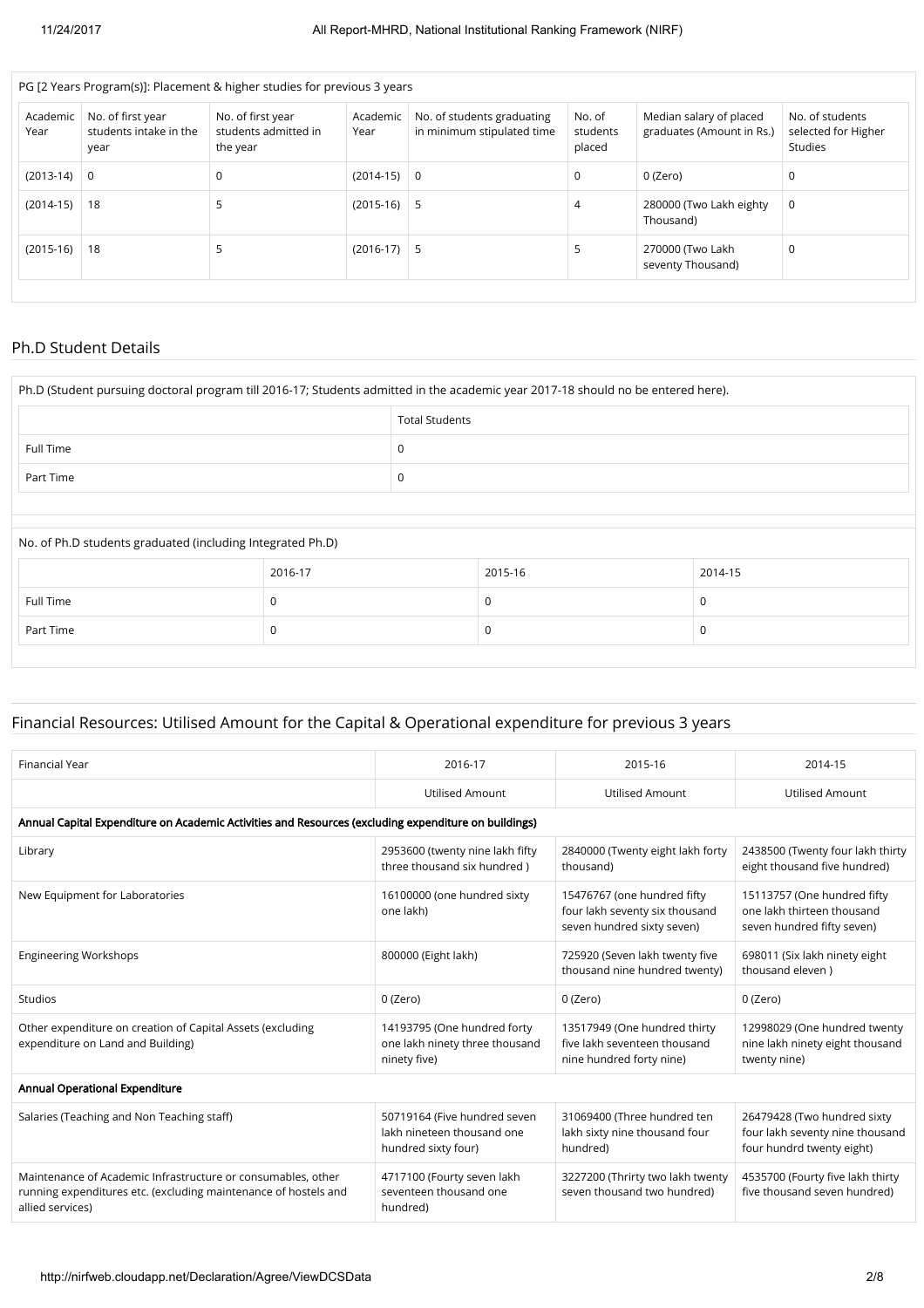#### 11/24/2017 All Report-MHRD, National Institutional Ranking Framework (NIRF)

| Financial Year                 | 2016-17         | 2015-16         | 2014-15         |
|--------------------------------|-----------------|-----------------|-----------------|
|                                | Utilised Amount | Utilised Amount | Utilised Amount |
| Seminars/Conferences/Workshops | 0 (Zero)        | 0 (Zero)        | 0 (Zero)        |

## Earning From Patents(IPR)

| Financial Year                          | 2016-17 | 2015-16 | 2014-15 |
|-----------------------------------------|---------|---------|---------|
| Earning From Patents (Amount in Rupees) | U       | u       |         |
| Enter Amount in Words                   | Zero    | Zero    | Zero    |

#### Sponsored Research Details

| Financial Year                           | 2016-17 | 2015-16 | 2014-15 |
|------------------------------------------|---------|---------|---------|
| Total no. of Sponsored Projects          | 0       |         |         |
| Total no. of Funding Agencies            | 0       |         |         |
| Total Amount Received (Amount in Rupees) | 0       | 0       | υ       |
| Amount Received in Words                 | Zero    | Zero    | Zero    |

## Consultancy Project Details

| Financial Year                           | 2016-17 | 2015-16 | 2014-15 |
|------------------------------------------|---------|---------|---------|
| Total no. of Consultancy Projects        | τ       |         | J.      |
| Total no. of Client Organizations        |         |         | τ.      |
| Total Amount Received (Amount in Rupees) |         |         | J.      |
| Amount Received in Words                 | Zero    | Zero    | Zero    |

## PCS Facilties: Facilities of physically challenged students

| 1. Do your institution buildings have Lifts/Ramps?                                                                                                        | Yes, in some of the<br>buildings |
|-----------------------------------------------------------------------------------------------------------------------------------------------------------|----------------------------------|
| 2. Do your institution have provision for walking aids, includingwheelchairs and transportation from one building to another for handicapped<br>students? | No.                              |
| 3. Do your institution buildings have specially designed toilets for handicapped students?                                                                | No                               |

## Faculty Details

| Srno | Name               | Age | Designation            | Gender | Qualification | Experience (In<br>Months) | Is Associated<br>Last Year | Currently working with<br>institution? | Joining<br>Date     | Leaving<br>Date | Association<br>type    |
|------|--------------------|-----|------------------------|--------|---------------|---------------------------|----------------------------|----------------------------------------|---------------------|-----------------|------------------------|
|      | Abinash Kumar Pala | 25  | Assistant<br>Professor | Male   | M.Tech        | 26                        | Yes                        | Yes                                    | $09 - 01 -$<br>2017 | $- - -$         | Adhoc /<br>Contractual |
| 2    | Aditya Kumar Patra | 51  | Assistant<br>Professor | Male   | M.Tech        | 274                       | Yes                        | Yes                                    | $02 - 03 -$<br>2012 | $--$            | Regular                |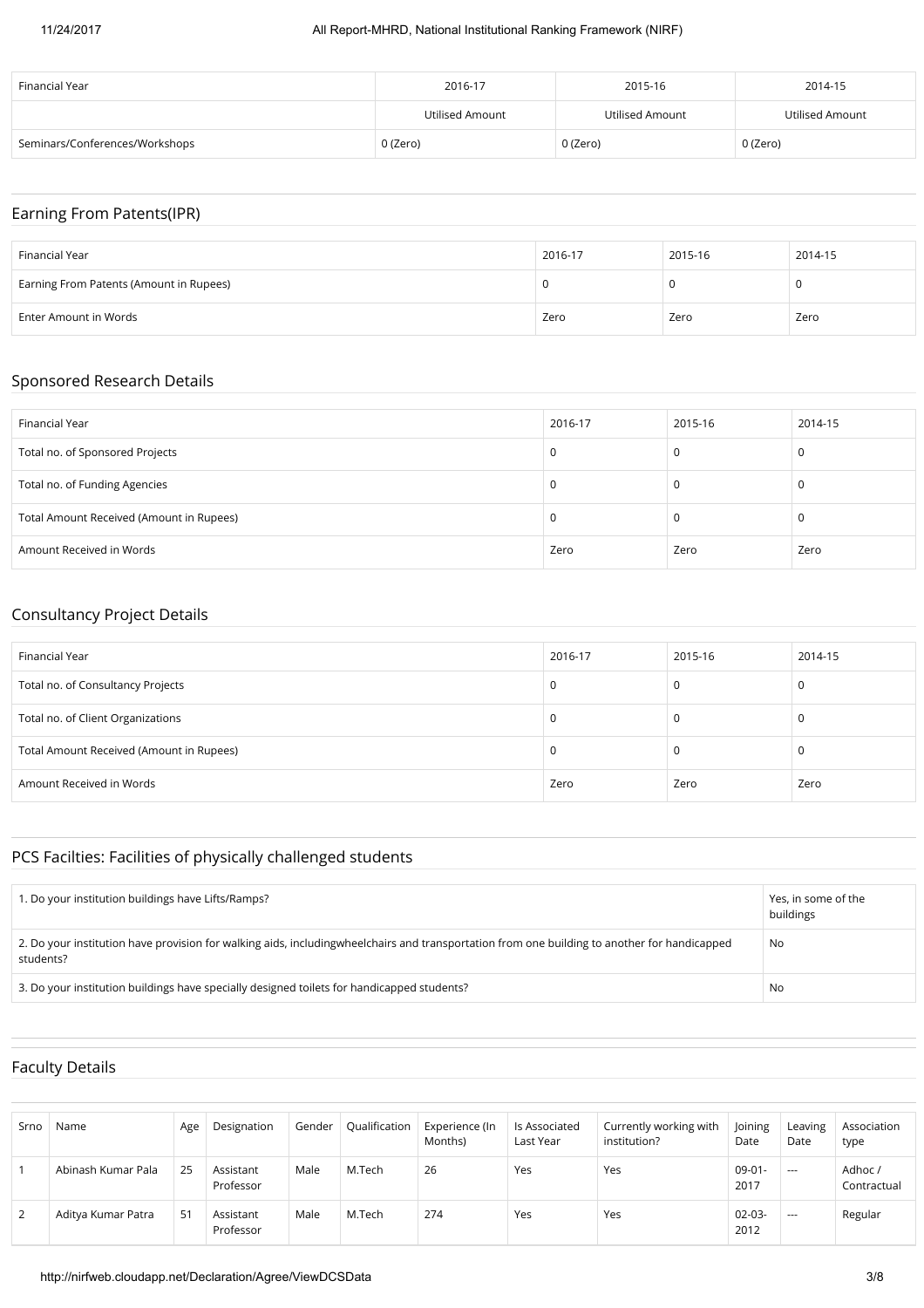| 3  | Aditya Prasad Das          | 33 | Assistant<br>Professor | Male   | <b>MBA</b>    | 108 | Yes | Yes | 22-08-<br>2016      | ---                      | Adhoc /<br>Contractual |
|----|----------------------------|----|------------------------|--------|---------------|-----|-----|-----|---------------------|--------------------------|------------------------|
| 4  | Ajit kumar Sahoo           | 28 | Assistant<br>Professor | Male   | M. Phil       | 48  | Yes | Yes | 08-09-<br>2015      | ---                      | Adhoc/<br>Contractual  |
| 5  | Akash Prava Panda          | 27 | Assistant<br>Professor | Male   | M.Tech        | 46  | Yes | Yes | 29-08-<br>2016      | $\overline{a}$           | Adhoc/<br>Contractual  |
| 6  | Amiya Ranjan<br>Rautaray   | 28 | Assistant<br>Professor | Male   | M.Tech        | 45  | No  | Yes | $07-07-$<br>2017    | $\overline{a}$           | Adhoc /<br>Contractual |
| 7  | Anukampa Chau<br>Pattnaik  | 34 | Assistant<br>Professor | Female | M.Tech        | 111 | Yes | Yes | $06-10-$<br>2010    | ---                      | Regular                |
| 8  | Anurupa kar                | 24 | Assistant<br>Professor | Female | M.Tech        | 12  | Yes | Yes | $09 - 01 -$<br>2017 | ---                      | Adhoc /<br>Contractual |
| 9  | Arnab Mukherjee            | 25 | Assistant<br>Professor | Male   | M.Tech        | 10  | Yes | Yes | $07 - 01 -$<br>2017 | ---                      | Adhoc/<br>Contractual  |
| 10 | Aum Sagar Panda            | 25 | Assistant<br>Professor | Male   | M.Tech        | 3   | No  | Yes | $01 - 07 -$<br>2017 | ---                      | Adhoc/<br>Contractual  |
| 11 | <b>B</b> Durga Rao         | 27 | Assistant<br>Professor | Male   | M.Tech        | 52  | Yes | Yes | $21 - 10 -$<br>2014 | ---                      | Regular                |
| 12 | Badri Narayan<br>Panigrahi | 37 | Assistant<br>Professor | Male   | M.E.          | 97  | Yes | Yes | 13-08-<br>2015      | ---                      | Adhoc/<br>Contractual  |
| 13 | Baisali Dutta              | 23 | Assistant<br>Professor | Female | M.Tech        | 15  | No  | Yes | 16-08-<br>2017      | ---                      | Adhoc/<br>Contractual  |
| 14 | Baisalini Sethi            | 29 | Assistant<br>Professor | Female | M.Tech        | 45  | Yes | Yes | $14 - 10 -$<br>2014 | ---                      | Regular                |
| 15 | Balaji kumar<br>Choudhury  | 38 | Assistant<br>Professor | Male   | Ph.D          | 78  | Yes | Yes | $22 - 11 -$<br>2016 | ---                      | Regular                |
| 16 | Banita Kumari Gouda        | 24 | Assistant<br>Professor | Female | <b>B.Tech</b> | 24  | Yes | Yes | $21 - 07 -$<br>2015 | ---                      | Adhoc/<br>Contractual  |
| 17 | Bhbani Sankar Padhy        | 29 | Assistant<br>Professor | Male   | M.S           | 52  | No  | Yes | $01 - 07 -$<br>2017 | ---                      | Adhoc/<br>Contractual  |
| 18 | <b>Bholanath Singh</b>     | 33 | Assistant<br>Professor | Male   | M.Tech        | 64  | Yes | Yes | 20-03-<br>2012      | ---                      | Regular                |
| 19 | Bibhuti Bhusan<br>Behera   | 27 | Assistant<br>Professor | Male   | M.Tech        | 24  | Yes | Yes | $02 - 08 -$<br>2016 | ---                      | Regular                |
| 20 | Biplab kumar Sahoo         | 31 | Assistant<br>Professor | Male   | M.Tech        | 24  | Yes | Yes | $10-01 -$<br>2017   | ---                      | Adhoc /<br>Contractual |
| 21 | Chitrasen Samantra         | 34 | Assistant<br>Professor | Male   | Ph.D          | 72  | Yes | Yes | $25-07-$<br>2016    | ---                      | Regular                |
| 22 | Chittaranjan Mallick       | 43 | Assistant<br>Professor | Male   | Ph.D          | 216 | Yes | Yes | $01 - 10 -$<br>2010 | ---                      | Regular                |
| 23 | Debasis Mohapatra          | 32 | Assistant<br>Professor | Male   | M.Tech        | 100 | Yes | Yes | $05-10-$<br>2010    | ---                      | Regular                |
| 24 | Debasish Padhi             | 48 | Assistant<br>Professor | Male   | M.Tech        | 202 | Yes | Yes | $22 - 07 -$<br>2015 | ---                      | Adhoc /<br>Contractual |
| 25 | <b>DEBSISH RATH</b>        | 42 | Assistant<br>Professor | Male   | M.Tech        | 227 | Yes | Yes | $06-10-$<br>2010    | $\overline{\phantom{a}}$ | Regular                |
| 26 | Deepak Bhuyan              | 28 | Assistant<br>Professor | Male   | M.E.          | 30  | No  | Yes | $03-07-$<br>2017    | ---                      | Adhoc /<br>Contractual |
| 27 | Deepti Mayee Sahu          | 24 | Assistant<br>Professor | Female | <b>B.Tech</b> | 12  | Yes | Yes | 30-07-<br>2016      | ---                      | Adhoc/<br>Contractual  |
| 28 | Dhabal prasad sethi        | 32 | Assistant<br>Professor | Male   | M.Tech        | 66  | No  | Yes | $12 - 07 -$<br>2017 | ---                      | Adhoc/<br>Contractual  |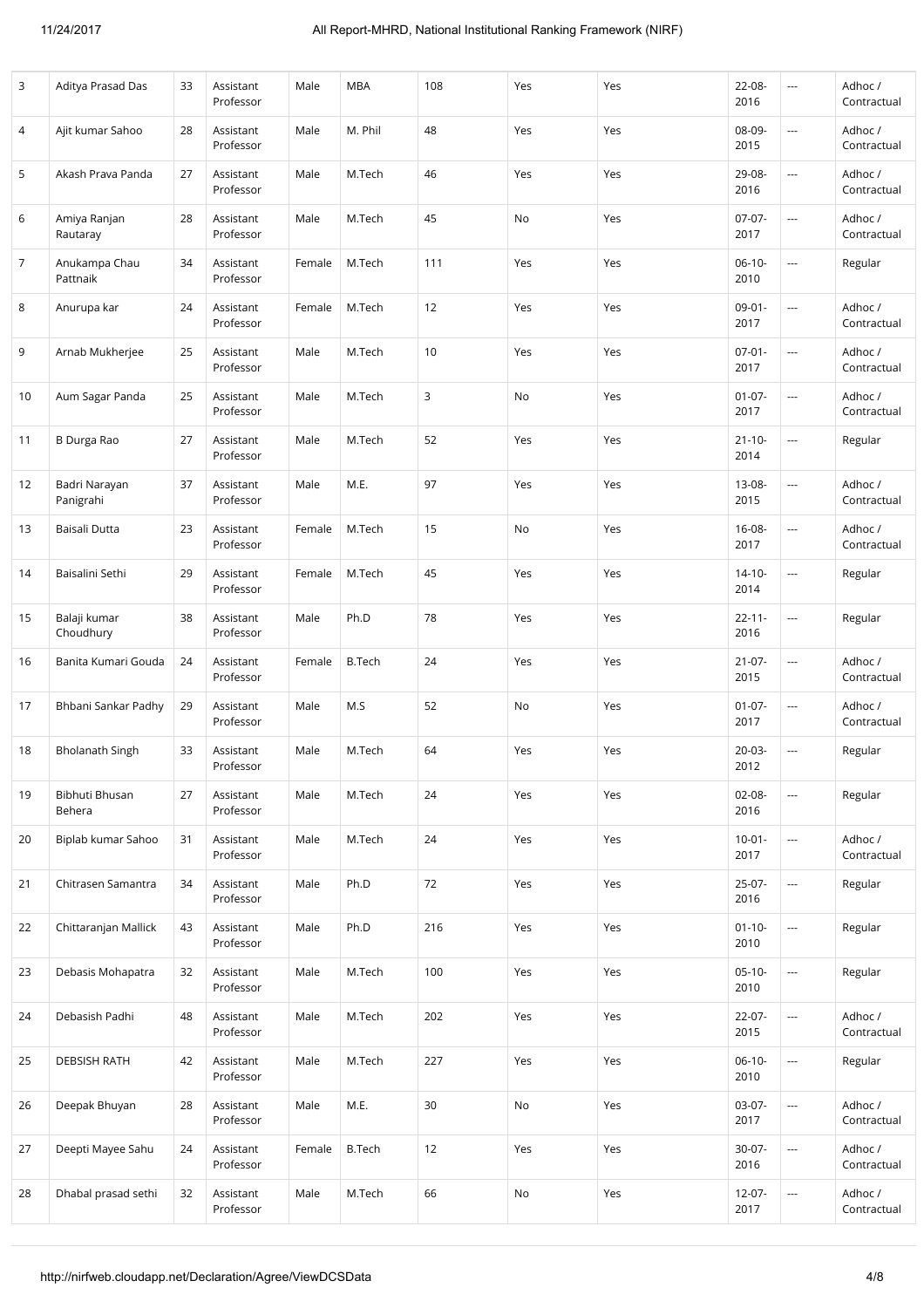| 29 | Dinesh Kumar Dash        | 40 | Assistant<br>Professor | Male   | M.Tech        | 156          | Yes | Yes | 30-09-<br>2010      | $\sim$                   | Regular                |
|----|--------------------------|----|------------------------|--------|---------------|--------------|-----|-----|---------------------|--------------------------|------------------------|
| 30 | Dipak Kumar<br>Panigrahy | 29 | Assistant<br>Professor | Male   | <b>B.Tech</b> | 31           | No  | Yes | $01 - 07 -$<br>2017 | $\overline{\phantom{a}}$ | Adhoc /<br>Contractual |
| 31 | Duryodhan Behera         | 32 | Assistant<br>Professor | Male   | M.Tech        | 58           | Yes | Yes | 30-09-<br>2014      | $\sim$                   | Regular                |
| 32 | Gopal Krishna Patro      | 26 | Assistant<br>Professor | Male   | M.Tech        | 47           | Yes | Yes | 24-07-<br>2015      | $\overline{\phantom{a}}$ | Adhoc /<br>Contractual |
| 33 | Jabalipsa                | 25 | Assistant<br>Professor | Female | M.Tech        | 6            | Yes | Yes | $10 - 01 -$<br>2017 | $\cdots$                 | Adhoc/<br>Contractual  |
| 34 | Jagadish Mallick         | 33 | Assistant<br>Professor | Male   | M.Tech        | 57           | Yes | Yes | $16 - 10 -$<br>2014 | $\overline{\phantom{a}}$ | Regular                |
| 35 | Jayanarayan<br>Mahakud   | 38 | Assistant<br>Professor | Male   | M.Tech        | 94           | Yes | Yes | $04-10-$<br>2010    | $\sim$                   | Regular                |
| 36 | Jnanaranjan Mohanty      | 42 | Assistant<br>Professor | Female | Ph.D          | 216          | Yes | Yes | $11 - 10 -$<br>2010 | $\hspace{0.05cm} \ldots$ | Regular                |
| 37 | Kalyan Kumar Jena        | 28 | Assistant<br>Professor | Male   | M.Tech        | 36           | Yes | Yes | $25-07-$<br>2016    | $\hspace{0.05cm} \ldots$ | Regular                |
| 38 | Kanchan Kumari           | 34 | Assistant<br>Professor | Female | Ph.D          | 72           | Yes | Yes | $24 - 11 -$<br>2014 | $\sim$                   | Regular                |
| 39 | Kasinath Dhamudia        | 32 | Assistant<br>Professor | Male   | M.Tech        | 60           | Yes | Yes | $20 - 10 -$<br>2014 | $\cdots$                 | Regular                |
| 40 | Khiradhwja Patro         | 26 | Assistant<br>Professor | Female | M.Tech        | 17           | Yes | Yes | $09 - 01 -$<br>2017 | $\overline{\phantom{a}}$ | Adhoc /<br>Contractual |
| 41 | Kodanda Dhar Naik        | 40 | Assistant<br>Professor | Male   | M.Tech        | 143          | Yes | Yes | $05-10-$<br>2010    | $\cdots$                 | Regular                |
| 42 | Krushna Hial             | 26 | Assistant<br>Professor | Male   | M.Sc.         | 23           | Yes | Yes | $29 - 11 -$<br>2016 | ---                      | Regular                |
| 43 | Laren Satpathy           | 29 | Assistant<br>Professor | Female | M.Tech        | 48           | Yes | Yes | $08-10-$<br>2014    | $\sim$                   | Regular                |
| 44 | Leemonlisha Raj          | 24 | Assistant<br>Professor | Female | M.Tech        | 10           | Yes | Yes | $16 - 01 -$<br>2017 | $\sim$                   | Adhoc /<br>Contractual |
| 45 | Madhusmita Nayak         | 27 | Assistant<br>Professor | Female | M.Tech        | 18           | Yes | Yes | $21 - 01 -$<br>2016 | $\hspace{0.05cm} \ldots$ | Adhoc /<br>Contractual |
| 46 | Mahendra Mohanty         | 28 | Assistant<br>Professor | Male   | M.Tech        | 30           | No  | Yes | $01-07-$<br>2017    | $\overline{\phantom{a}}$ | Adhoc /<br>Contractual |
| 47 | Manabhanjan saho         | 38 | Assistant<br>Professor | Male   | <b>MBA</b>    | 180          | Yes | Yes | 22-08-<br>2016      | $\cdots$                 | Adhoc /<br>Contractual |
| 48 | Manisha chottray         | 35 | Assistant<br>Professor | Female | Ph.D          | 69           | Yes | Yes | $12 - 04 -$<br>2017 | $\overline{\phantom{a}}$ | Regular                |
| 49 | Mausumi Sahu             | 26 | Assistant<br>Professor | Female | M.Tech        | 24           | Yes | Yes | $21 - 08 -$<br>2015 | $\hspace{0.05cm} \ldots$ | Adhoc /<br>Contractual |
| 50 | MD RIAZUDDIN             | 25 | Assistant<br>Professor | Male   | M.Tech        | $\mathbf{1}$ | No  | Yes | $03-07-$<br>2017    | $\overline{\phantom{a}}$ | Adhoc /<br>Contractual |
| 51 | Mitali Sinha             | 28 | Assistant<br>Professor | Female | M.Tech        | 51           | Yes | Yes | 30-09-<br>2014      | $\sim$                   | Regular                |
| 52 | Monika Mohanty           | 27 | Assistant<br>Professor | Female | M.Tech        | 40           | Yes | Yes | $09-10-$<br>2014    | ---                      | Regular                |
| 53 | Mukul Anand              | 23 | Assistant<br>Professor | Male   | <b>B.Tech</b> | 3            | No  | Yes | $05-07-$<br>2017    | $\cdots$                 | Adhoc /<br>Contractual |
| 54 | Nawal Topno              | 35 | Assistant<br>Professor | Male   | M.Tech        | 60           | Yes | Yes | $24-03-$<br>2012    | $\hspace{0.05cm} \cdots$ | Regular                |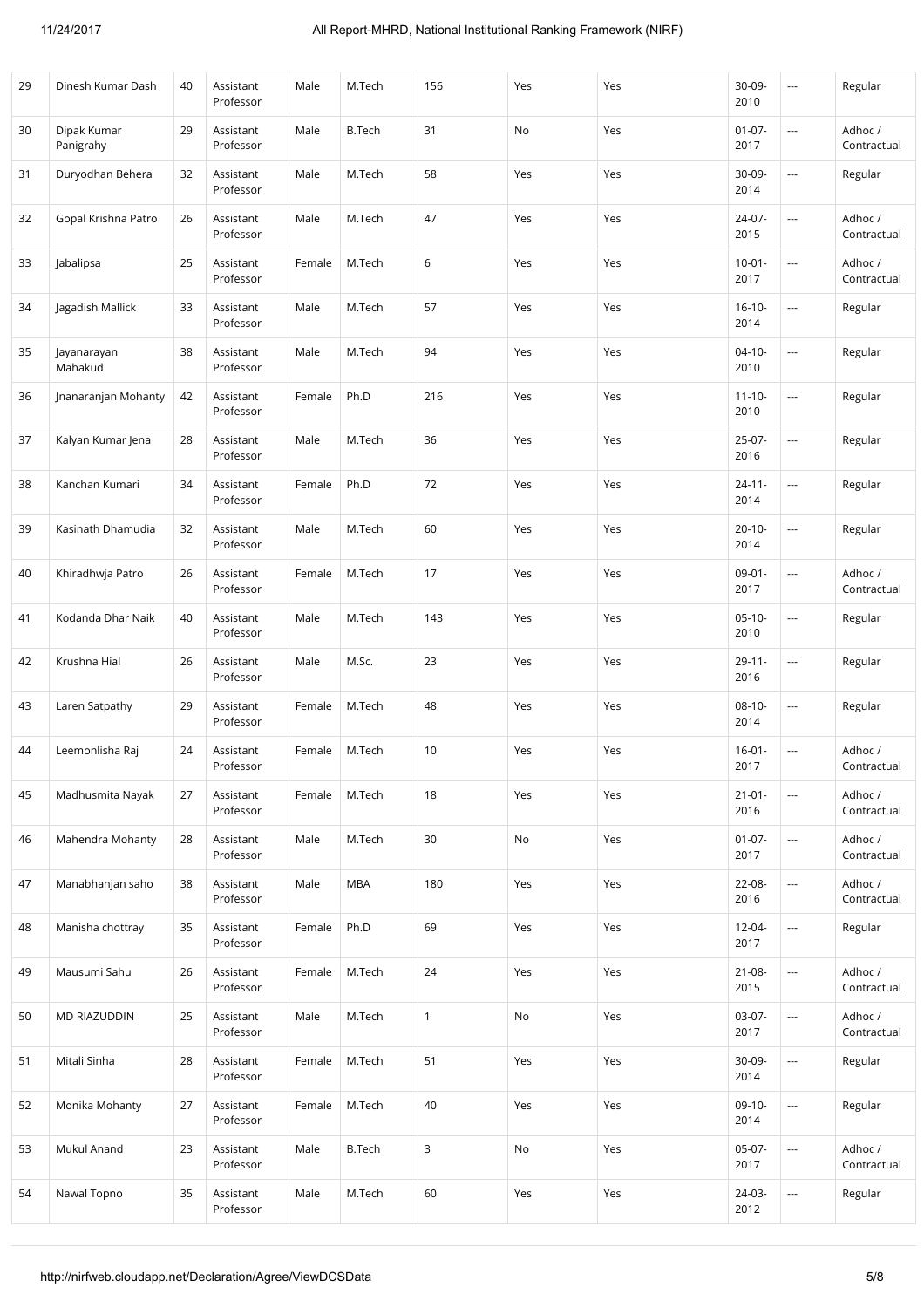| 55 | Nibedita Dalai            | 30 | Assistant<br>Professor | Female | M.Tech        | 73           | Yes | Yes | $27 - 10 -$<br>2014 | $\sim$                   | Regular                |
|----|---------------------------|----|------------------------|--------|---------------|--------------|-----|-----|---------------------|--------------------------|------------------------|
| 56 | Nilamani sahu             | 35 | Assistant<br>Professor | Male   | M. Phil       | 60           | No  | Yes | $08-07-$<br>2017    | $\overline{\phantom{a}}$ | Adhoc /<br>Contractual |
| 57 | Niranjan Panigrahi        | 36 | Assistant<br>Professor | Male   | Ph.D          | 166          | Yes | Yes | $22 - 10 -$<br>2014 | $\overline{\phantom{a}}$ | Regular                |
| 58 | P Swati Patro             | 28 | Assistant<br>Professor | Female | M.Tech        | 18           | No  | Yes | $01 - 07 -$<br>2017 | $\overline{\phantom{a}}$ | Adhoc /<br>Contractual |
| 59 | Pooja Acharya             | 25 | Assistant<br>Professor | Female | M.Tech        | 22           | No  | Yes | $01 - 07 -$<br>2017 | $\ldots$                 | Adhoc /<br>Contractual |
| 60 | Pragnya Paramita<br>polai | 24 | Assistant<br>Professor | Female | M.Tech        | 12           | No  | Yes | 04-07-<br>2017      | $\overline{\phantom{a}}$ | Adhoc /<br>Contractual |
| 61 | Pramita Dora              | 22 | Assistant<br>Professor | Female | <b>B.Tech</b> | 12           | No  | Yes | $16 - 08 -$<br>2017 | $\sim$                   | Adhoc /<br>Contractual |
| 62 | Pravat Mohanty            | 42 | Assistant<br>Professor | Male   | M.E.          | 204          | Yes | Yes | $26 - 03 -$<br>2012 | $\overline{\phantom{a}}$ | Regular                |
| 63 | Priya Ranjan Panda        | 25 | Assistant<br>Professor | Male   | M.Tech        | 13           | Yes | Yes | $20 - 07 -$<br>2016 | $\ldots$                 | Adhoc /<br>Contractual |
| 64 | Priyabrata Nath           | 24 | Assistant<br>Professor | Male   | M.Tech        | 13           | Yes | Yes | $07 - 01 -$<br>2017 | ---                      | Adhoc /<br>Contractual |
| 65 | Priyabrata Puhan          | 24 | Assistant<br>Professor | Male   | M.Tech        | 1            | No  | Yes | $10-07-$<br>2017    | ---                      | Adhoc /<br>Contractual |
| 66 | Punyatoya Mishra          | 35 | Assistant<br>Professor | Female | Ph.D          | 30           | Yes | Yes | $19 - 12 -$<br>2016 | $\overline{\phantom{a}}$ | Regular                |
| 67 | Purna Chandra<br>Biswal   | 52 | Assistant<br>Professor | Male   | Ph.D          | 228          | Yes | Yes | $01 - 10 -$<br>2010 | ---                      | Regular                |
| 68 | Puspanjali Mishra         | 51 | Assistant<br>Professor | Female | Ph.D          | 240          | Yes | Yes | $09-10-$<br>2010    | ---                      | Regular                |
| 69 | Raghunandan Swain         | 30 | Assistant<br>Professor | Male   | Ph.D          | 24           | Yes | Yes | 27-07-<br>2016      | ---                      | Regular                |
| 70 | Raj Kumar Mohanty         | 24 | Assistant<br>Professor | Male   | M.Tech        | $\mathbf{1}$ | No  | Yes | $01-07-$<br>2017    | $\sim$                   | Adhoc /<br>Contractual |
| 71 | Rajesh Kumar<br>Subudhi   | 27 | Assistant<br>Professor | Male   | M.Tech        | 72           | Yes | Yes | $21 - 08 -$<br>2015 | $\overline{\phantom{a}}$ | Adhoc /<br>Contractual |
| 72 | Rakhee panigrahi          | 36 | Assistant<br>Professor | Female | Ph.D          | 67           | Yes | Yes | 28-09-<br>2016      | $\hspace{0.05cm}\ldots$  | Regular                |
| 73 | Ramesh ch panda           | 50 | Assistant<br>Professor | Male   | Ph.D          | 276          | No  | Yes | 11-09-<br>2017      | $\overline{\phantom{a}}$ | Adhoc /<br>Contractual |
| 74 | Ranumayee Sing            | 33 | Assistant<br>Professor | Female | M.Tech        | 100          | Yes | Yes | $05-10-$<br>2010    | ---                      | Regular                |
| 75 | Rashmi Ranjan Sahoo       | 33 | Assistant<br>Professor | Male   | M.Tech        | 72           | Yes | Yes | $09-10-$<br>2014    | $\ldots$                 | Regular                |
| 76 | Ratnakar Swain            | 32 | Assistant<br>Professor | Male   | Ph.D          | 48           | No  | Yes | $23 - 12 -$<br>2016 | $\ldots$                 | Regular                |
| 77 | Reba panigrahi            | 34 | Assistant<br>Professor | Female | M. Phil       | 24           | Yes | Yes | $11-01-$<br>2017    | $\overline{a}$           | Adhoc /<br>Contractual |
| 78 | Ritambhara pradhan        | 28 | Assistant<br>Professor | Female | M.Tech        | 17           | Yes | Yes | $09-01-$<br>2017    | $\overline{a}$           | Adhoc /<br>Contractual |
| 79 | Ritanjali Behera          | 27 | Assistant<br>Professor | Female | M.Tech        | 48           | Yes | Yes | $09-10-$<br>2014    | $\ldots$                 | Regular                |
| 80 | Rupali Dash               | 25 | Assistant<br>Professor | Female | M.Tech        | 20           | No  | Yes | $03-07-$<br>2017    | $\ldots$                 | Adhoc /<br>Contractual |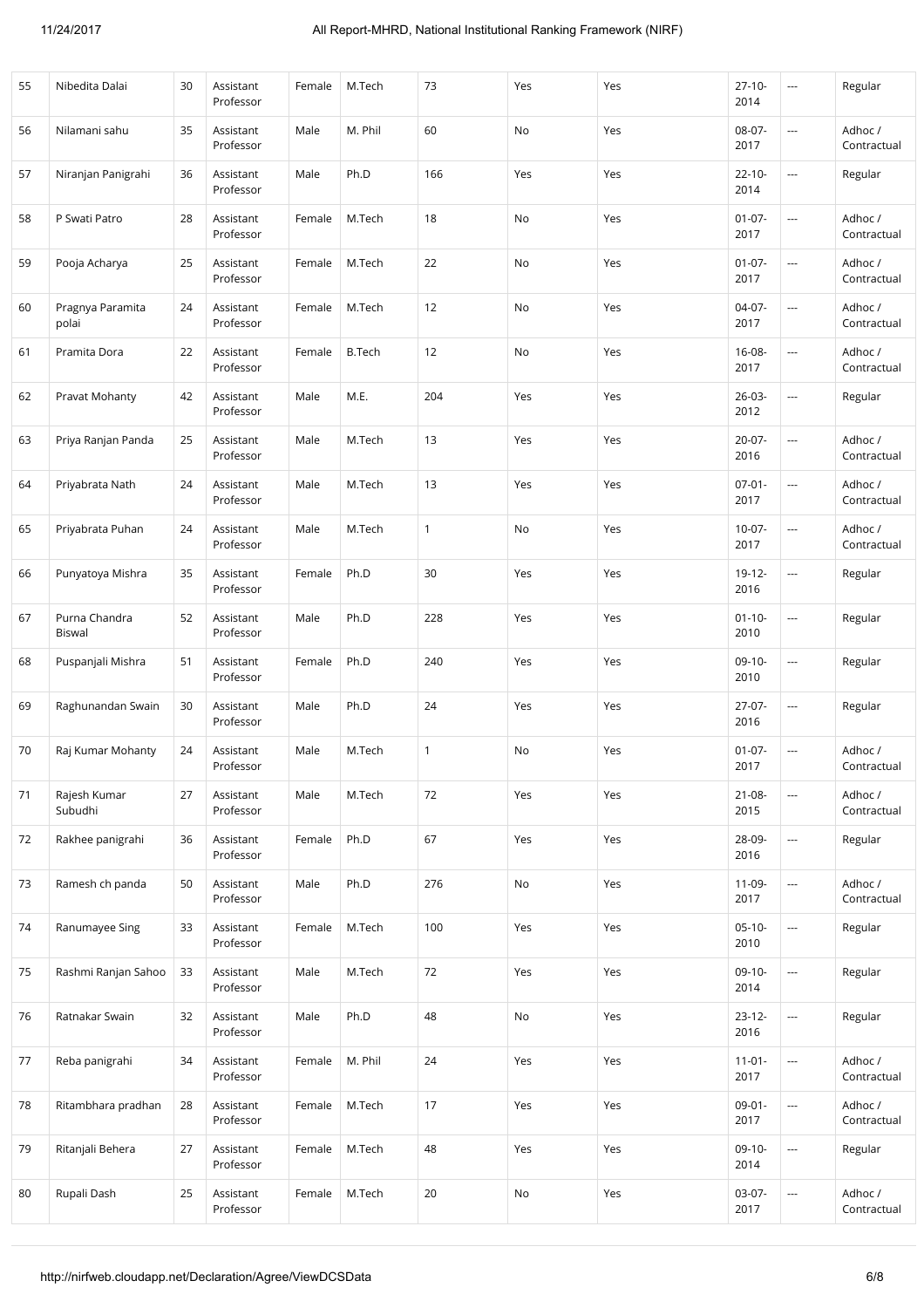| 81  | S K JENA                        | 38 | Assistant<br>Professor | Male   | M.Sc.         | 132            | Yes | Yes | $21 - 07 -$<br>2015 | $\sim$                   | Adhoc /<br>Contractual |
|-----|---------------------------------|----|------------------------|--------|---------------|----------------|-----|-----|---------------------|--------------------------|------------------------|
| 82  | Sagar Kumar Murmu               | 29 | Assistant<br>Professor | Male   | M.Tech        | 24             | Yes | Yes | $28 - 11 -$<br>2016 | ---                      | Regular                |
| 83  | Sandeep bhoi                    | 29 | Assistant<br>Professor | Male   | M.Tech        | 19             | Yes | Yes | $14 - 12 -$<br>2016 | ---                      | Regular                |
| 84  | Sanjay Kumar Patra              | 37 | Assistant<br>Professor | Male   | M.Tech        | 144            | Yes | Yes | $10 - 01 -$<br>2017 | ---                      | Adhoc/<br>Contractual  |
| 85  | Saroj Padhan                    | 37 | Assistant<br>Professor | Male   | M.Tech        | 120            | Yes | Yes | $22 - 10 -$<br>2014 | ---                      | Regular                |
| 86  | Sasmita Rani Behera             | 36 | Assistant<br>Professor | Female | M.Tech        | 168            | Yes | Yes | $11 - 10 -$<br>2010 | ---                      | Regular                |
| 87  | Saswati Sahoo                   | 25 | Assistant<br>Professor | Female | M.Tech        | 12             | Yes | Yes | 25-07-<br>2016      | $\overline{\phantom{a}}$ | Adhoc/<br>Contractual  |
| 88  | Satrujit Mishra                 | 41 | Assistant<br>Professor | Male   | Ph.D          | 120            | Yes | Yes | $04 - 10 -$<br>2010 | ---                      | Regular                |
| 89  | Satyaprakash                    | 45 | Assistant<br>Professor | Male   | M.Tech        | 85             | Yes | Yes | $08-10-$<br>2010    | ---                      | Regular                |
| 90  | Saumes Harichandan              | 31 | Assistant<br>Professor | Male   | M.Tech        | 60             | Yes | Yes | $14 - 10 -$<br>2014 | ---                      | Regular                |
| 91  | Shankhamitra Sunani             | 34 | Assistant<br>Professor | Female | M.Tech        | 84             | Yes | Yes | 28-07-<br>2016      | ---                      | Regular                |
| 92  | Shobhit Nandkeolyar             | 26 | Assistant<br>Professor | Male   | M.Tech        | $\mathbf{1}$   | No  | Yes | $01 - 07 -$<br>2017 | ---                      | Adhoc/<br>Contractual  |
| 93  | Sitanath Raiguru                | 31 | Assistant<br>Professor | Male   | <b>MBA</b>    | 60             | No  | Yes | $25-07-$<br>2017    | $\overline{\phantom{a}}$ | Adhoc/<br>Contractual  |
| 94  | Smruti Parimita                 | 23 | Assistant<br>Professor | Female | M.Tech        | $\mathbf{1}$   | No  | Yes | 03-07-<br>2017      | ---                      | Adhoc/<br>Contractual  |
| 95  | Soumyashree Sabat               | 26 | Assistant<br>Professor | Female | M.Tech        | $\overline{7}$ | Yes | Yes | $07 - 01 -$<br>2017 | ---                      | Adhoc/<br>Contractual  |
| 96  | Sourav Kumar Bhoi               | 27 | Assistant<br>Professor | Male   | M.Tech        | 12             | Yes | Yes | $25-07-$<br>2016    | $\overline{\phantom{a}}$ | Regular                |
| 97  | Subhaprakash Rath               | 23 | Assistant<br>Professor | Male   | <b>B.Tech</b> | 12             | No  | Yes | $03-07-$<br>2017    | ---                      | Adhoc/<br>Contractual  |
| 98  | Subhashree Panda                | 45 | Assistant<br>Professor | Female | Ph.D          | 144            | Yes | Yes | $05-10-$<br>2010    | ---                      | Regular                |
| 99  | Subhashree<br>Priyadarsini Dash | 33 | Assistant<br>Professor | Female | Ph.D          | 36             | Yes | Yes | $30 - 11 -$<br>2016 | ---                      | Regular                |
| 100 | Subhrajit jena                  | 24 | Assistant<br>Professor | Male   | M.Tech        | 16             | No  | Yes | $17-07-$<br>2017    | ---                      | Adhoc /<br>Contractual |
| 101 | Subrat Kumar Baral              | 25 | Assistant<br>Professor | Male   | M.Tech        | 10             | No  | Yes | $01 - 07 -$<br>2017 | $\hspace{0.05cm} \ldots$ | Adhoc/<br>Contractual  |
| 102 | Sucheta<br>Priyadarsinee Sahu   | 25 | Assistant<br>Professor | Female | M.Tech        | 9              | Yes | Yes | $09-01-$<br>2017    | ---                      | Adhoc /<br>Contractual |
| 103 | Sudarsan Sahoo                  | 41 | Assistant<br>Professor | Male   | Ph.D          | 180            | Yes | Yes | $04-10-$<br>2010    | $\overline{\phantom{a}}$ | Regular                |
| 104 | Sunil Kumar Biswal              | 28 | Assistant<br>Professor | Male   | M.Tech        | 38             | No  | Yes | $03-07-$<br>2017    | ---                      | Adhoc/<br>Contractual  |
| 105 | Sunil kumar Dalai               | 31 | Assistant<br>Professor | Male   | M. Phil       | 10             | Yes | Yes | $01 - 02 -$<br>2017 | ---                      | Adhoc/<br>Contractual  |
| 106 | Suresh Chandra<br>Sadangi       | 37 | Assistant<br>Professor | Male   | M.Tech        | 82             | Yes | Yes | $01 - 10 -$<br>2010 | ---                      | Regular                |